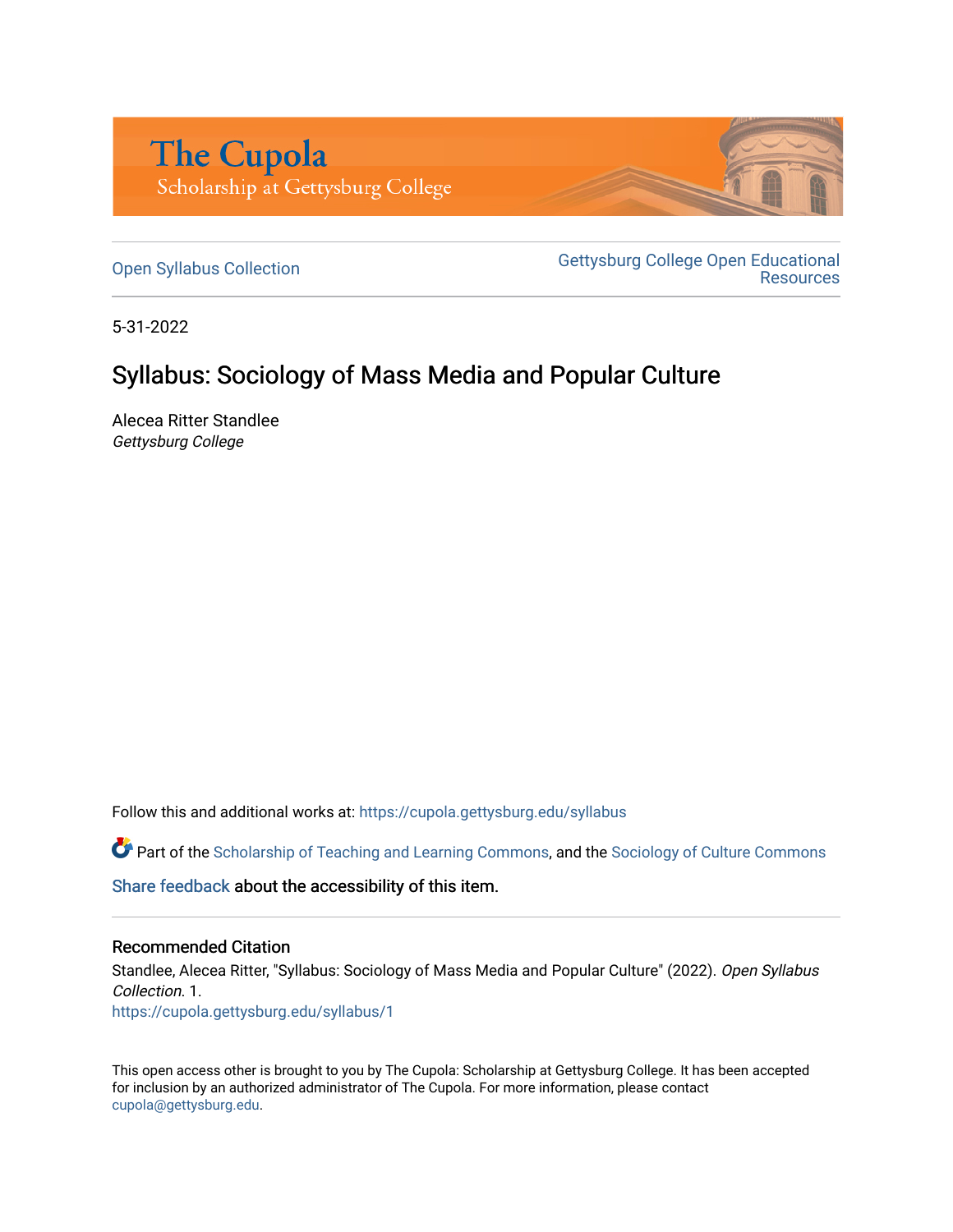## Syllabus: Sociology of Mass Media and Popular Culture

#### Abstract

This syllabus is for a 200 level Sociology of Mass Media and Popular Culture course that uses a combination of open-access and library-licensed material. The course explores two of the most transformational and interconnected social institutions in contemporary society, mass media and popular culture. Material is included to analyze the social impact of music, film, television, social media, gaming, sport and related topics. The material also includes an annotated list of additional resources and readings to help professors adapt this course to their own needs.

#### **Disciplines**

Scholarship of Teaching and Learning | Sociology | Sociology of Culture

#### Creative Commons License



This work is licensed under a [Creative Commons Attribution-Share Alike 4.0 License.](https://creativecommons.org/licenses/by-sa/4.0/)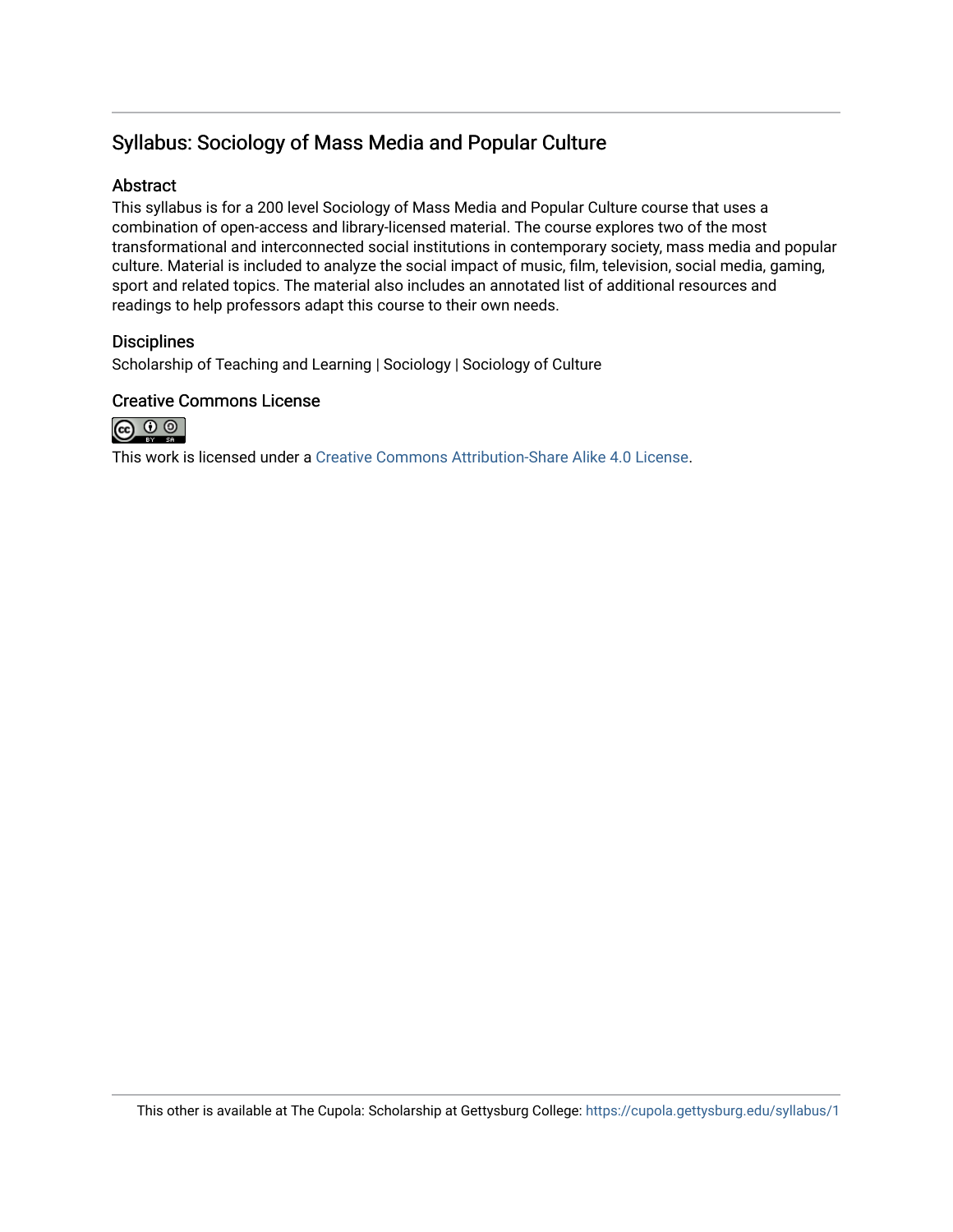## **College Logo Here**

# **Course Number: Sociology of Mass Media and Popular Culture**

## **Professor: Name**

Department: *Email: Office: Office Phone:*

**I reserve the right to alter this syllabus and the assignments at any time. Changes may be made to accommodate the specific needs of this class.**

## **Course Description**

This course explores two of the most transformational and interconnected social institutions in contemporary society, mass media and popular culture. We will examine the role they play in society, paying particular attention to the following questions: What does it mean to live in a mass media and popular culture driven society? How do the diverse forms they take shape how we experience our social world and our sense of collective identity? What does this mean for our future?

We will consider the implications of existing and emerging forms of mass media that are transforming not only our daily lives, but our collective experience as well. This semester we will focus our study on the power of media driven narratives and discourses.

## **Required Course Materials**

- *Understanding Media and Culture: An Introduction to Mass Communication* o This is an Open Access Textbook, available as a FREE download at
	- [https://open.lib.umn.edu/mediaandculture/.](https://open.lib.umn.edu/mediaandculture/)
- Additional readings and links to videos will be posted on Moodle.

## **Moodle**

You will need to access the course Moodle site for this class. Moodle will offer access to course materials including the syllabus, supplemental readings, links to videos, discussion board resources, and be used to submit assignments.

## **Learning Objectives**

Upon the completion of this course, students will be able to:

• Apply sociological concepts, theories and research methods to the study of mass media and popular culture.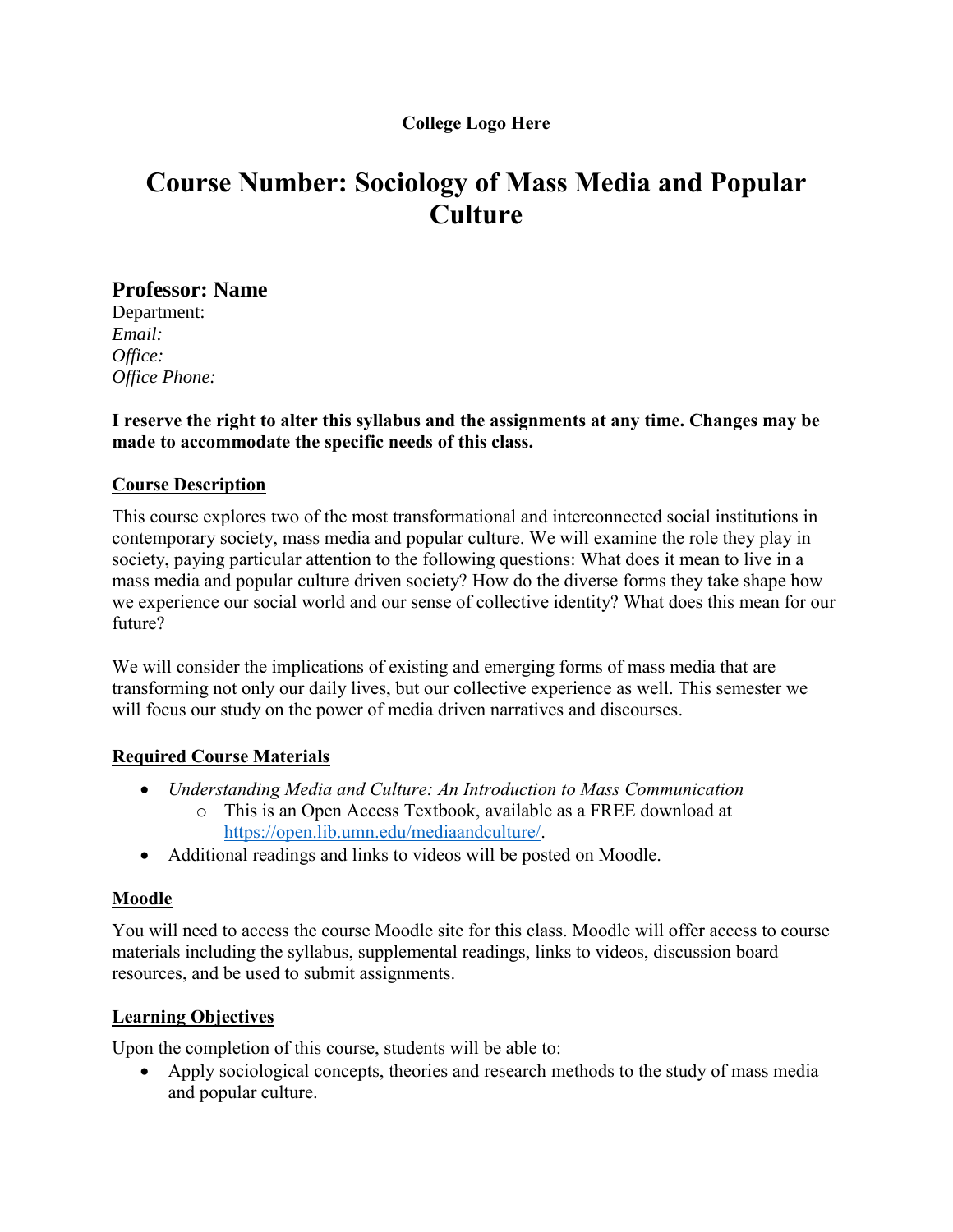- Demonstrate a strong ability to evaluate media, news, popular culture, and digital information using digital literacy techniques.
- Evaluate and critique their own media and popular culture consumption and those of their peer groups.
- Identify and analyze the role of mass media and popular culture in both addressing and contributing to existing social inequalities and social problems.

## **Grading Scale**

| A     | $93-100\%$  | $\mathbf C$ | 73-76%        |
|-------|-------------|-------------|---------------|
| $A -$ | $90 - 92\%$ | $C_{\tau}$  | $70 - 72\%$   |
| $B+$  | 87-89%      | $D+$        | $67-69\%$     |
| B     | 83-86%      | Ð           | $63 - 66\%$   |
| $B -$ | 80-82%      | D-          | $60 - 62\%$   |
| $C+$  | 77-79%      | F           | 59% and below |

## **Course Assignments and Grading**

## **In Class Activities (10%)**

We will engage in a series of in class discussions and activities throughout the semester. These will count toward your participation for the class and cannot be made up if missed.

## **Online Discussion Boards (15%)**

Each week you will post a summary of the weekly readings and videos (200-300 words) and a discussion question on the Moodle site. This will be due before class on Tuesday. You will then respond on Moodle to the discussion question posted by at least 2 of your classmates by Friday.

## **"Your Narratives" Individual Presentation** (**20%)**

I will give you the opportunity to select the category of media you wish to present on. Identify an artifact of mass media or popular culture in that category that is meaningful to YOU (e.g., a song, a film clip, a TV show [broadcast or streaming], a video game, a meme, your favorite sport, etc.).

Once you have selected your artifact, you will evaluate it to answer the following questions: What narrative or story does it tell? What existing social norms does it gesture too? Who produced this media, and why? What is its primary goal? What role does it play in resisting, reinforcing, reshaping, or otherwise engaging with social norms and larger social issues? Present a 10-minute discussion of your artifact that addresses these questions to the class.

## **Take Home Essay Exams (25%)**

We will have two Take Home Essay Exams this semester. You will be given a selection of essay questions to choose from.

## **Final Research Project**

For your final paper, select a mass media or popular culture artifact that you consider having had a significant impact on contemporary society. This cannot be the same artifact that you used for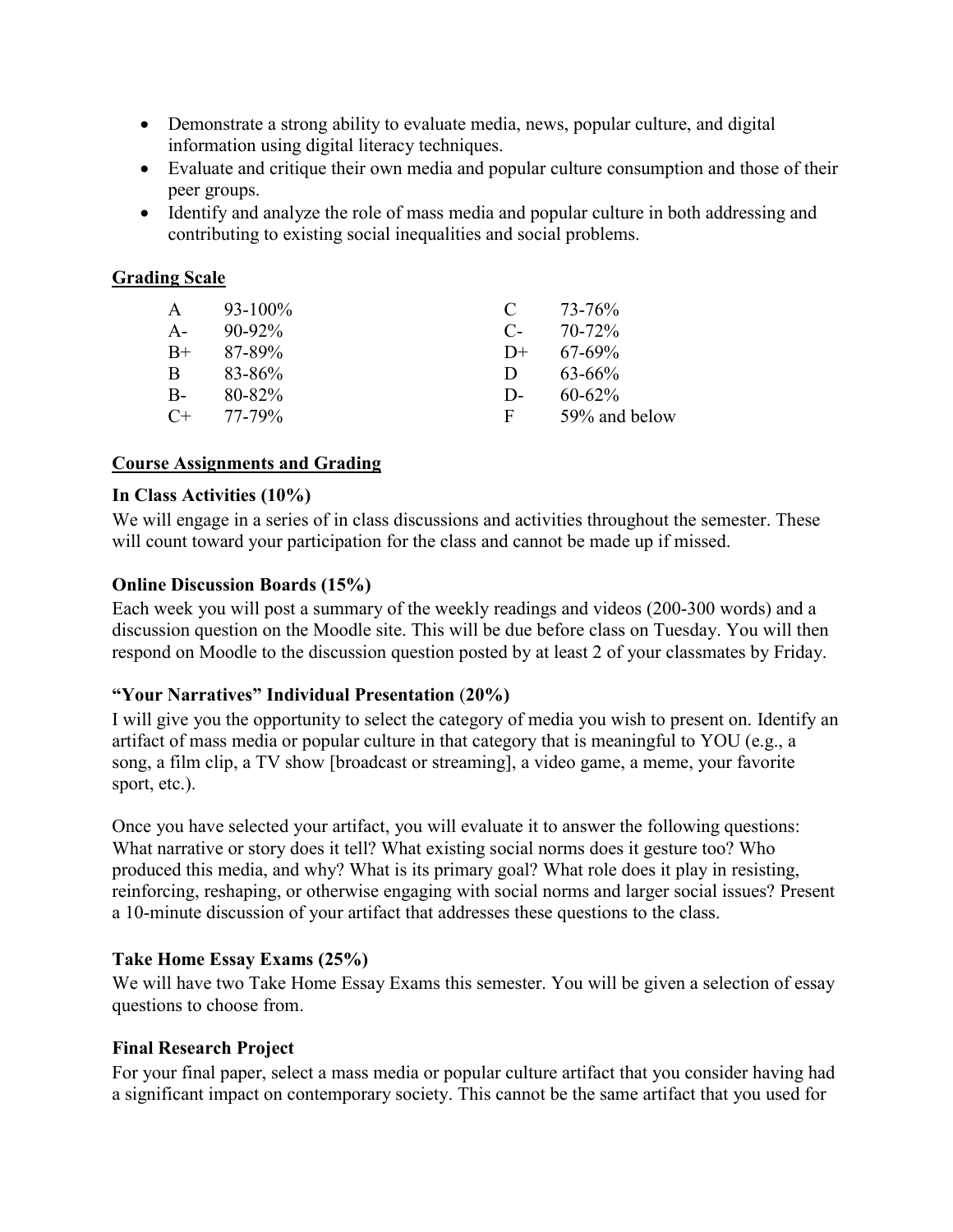your individual presentation. You will write an argumentative essay that examines the artifact and provides an effective, well supported analysis of its impact (e.g., you could select a film, TV series, music style, social media post, etc.).

## **Course Policies**

**College Honor Code** *Your policy here*

**Attendance** *Your policy here*

**Academic Resources** *Your policy here*

**Late Papers and Make-up Exams**  *Your policy here*

**Citation Format** *Your policy here*

**Academic Accommodations for Students with Disabilities**

*Your policy here*

**Religious Holidays** *Your policy here*

**Classroom Conduct** *Your policy here*

**Pronoun and Name Usage** *Your policy here*

## **Copyright:**

This work is licensed by Alecea Standlee is licensed under a Creative Commons Attribution-ShareAlike 4.0 International License, except where otherwise noted.

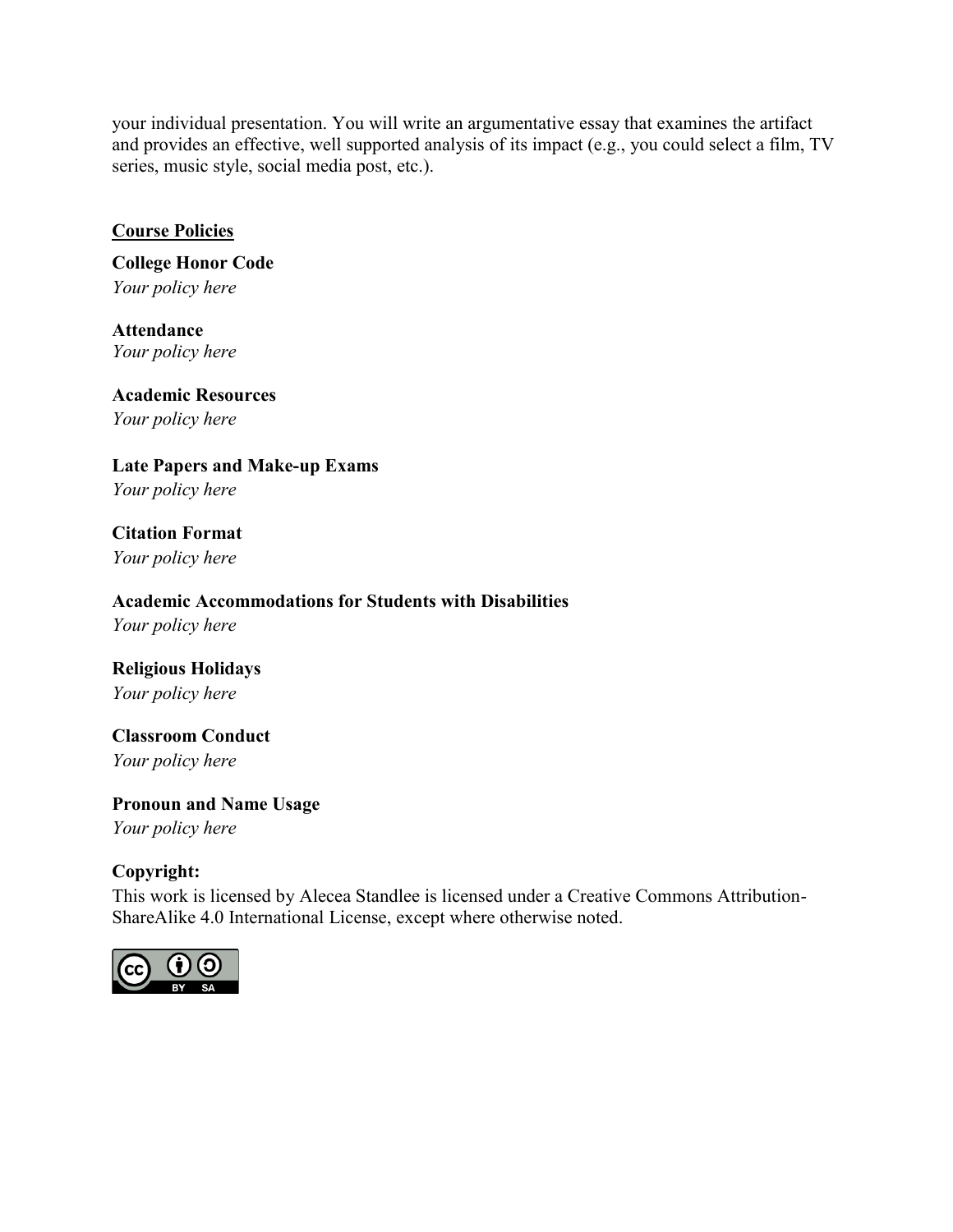## **Sociology of Mass Media and Popular Culture - Course Schedule**

## **Week 1: Welcome**

Lecture: Mass Media as Discourse

Readings

• *Understanding Media and Culture, Chapter 2.1, 2.2 and 2.4<https://tinyurl.com/sw2acrys>* 

## **Week 2: Methods and Media Analysis**

- Lecture: Analyzing Media and Popular Culture Through the Lens of Media Literacy
- Activity: Doing Media Analysis
- Readings and Video
	- *Understanding Media and Culture,* Chapter 2.3 <https://tinyurl.com/27x3a3kk>
- Video: *Media Literacy Basics,* Pace University <https://tinyurl.com/rxx9xnsu> **Assignments** 
	- Readings/Video Summary and Discussion Question Due:
	- Responses to Discussion Questions Due:

## **Week 3: History of Media**

- Lecture: Mass Media Through Time
- Student Presentations: *Your Narratives in "New" Media*

## Readings and Video

- *Understanding Media and Culture, Chapter 1.3 <https://tinyurl.com/mz67ae8>*
- Video: *Media History,* Films on Demand <https://tinyurl.com/2mxd3sn6>

Assignments

- Readings/Video Summary and Discussion Question Due:
- Responses to Discussion Questions Due:

## **Week 4: Music: Narratives of Resistance and Activism**

- Lecture: Music as Means to Create Social Solidarity
- Student Presentations: *Your Narratives in Music*

## Readings

- *Understanding Media and Culture,* Chapter 6 <https://tinyurl.com/32ayu7ee>
- Excerpts from *Sounds of Resistance: The Role of Music in Multicultural Activism <https://tinyurl.com/y2ekmnu7>*
	- o "Toward a Truer World: Overt and Implied Messages of Resistance from Slave Songs to Rap"
	- o "Anti–Vietnam War Protest Music"

## **Assignments**

- Reading Summary and Discussion Question Due:
- Responses to Discussion Questions Due: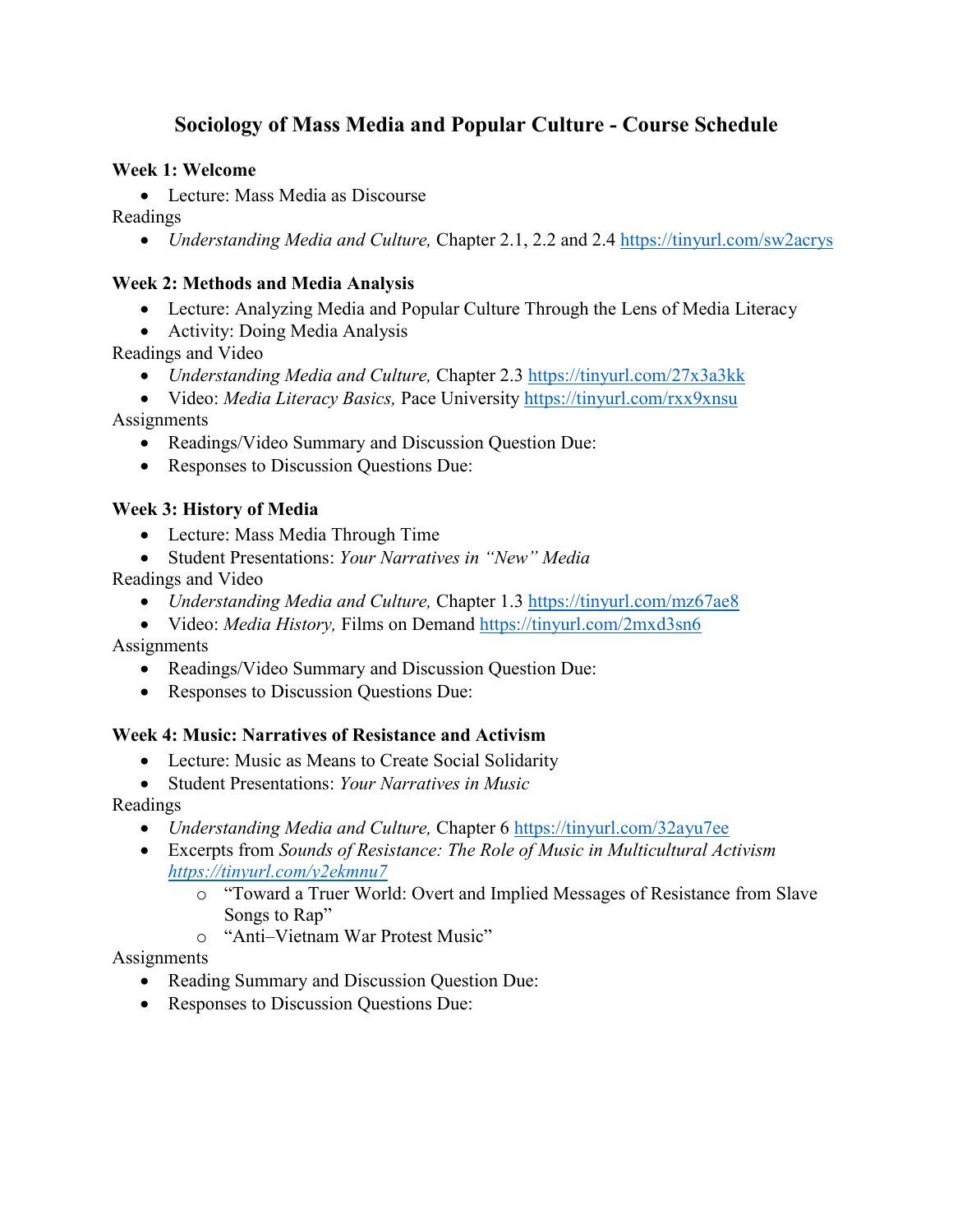## **Week 5: Film and Narratives of Power, Status and Control**

- Lecture: Minority Representation and Absence in Film
- Student Presentations: *Your Narratives in Film*

## Readings

- *Understanding Media and Culture,* Chapter 8 <https://tinyurl.com/f9wu3y4s>
- Excerpts from *The Myth of Colorblindness* <https://tinyurl.com/2d9rxzk4>
	- o "The Paradox of Post-racialism: Black Hollywood's Voice in Post-racial Discourse"
	- o "Latinas/os in Hollywood: Contemporary Representations in Black and White"

## Assignments

- Readings Summary and Discussion Question Due:
- Responses to Discussion Questions Due:

## **Week 6: Television as Defining Narratives Past and Present**

- Lecture: Gender Roles, Conformity and TV
- Student Presentations: *Your Narratives in Television*

Readings and Video

- *Understanding Media and Culture,* Chapter 9 <https://tinyurl.com/2jzwejkz>
- "#metoo and Twitter: The Feminist Movement on Social Media" <https://tinyurl.com/n59v5325>
- Video: *Gender Roles in Cartoons and Toy Commercials: Its Effects on Children*, Majestic Pictures Television<https://tinyurl.com/urhd5h7t>

## **Assignments**

- Readings/Video Summary and Discussion Question Due:
- **Take Home Essay Exam 1: Passed Out on DATE**
- Responses to Discussion Questions Due:

## **Week 7: Advertising in TV and Beyond**

- Lecture: Goffman and Gender in Advertising
- Activity/Discussion: GenderAds Discussion and Group Activity

## Readings

- *Understanding Media and Culture, Chapter 12 https://tinyurl.com/krj64uuy*
- "Memes" <https://tinyurl.com/d5fcmk4j>
- Excerpts from *Food Is Love: Food Advertising and Gender Roles in Modern America* <https://tinyurl.com/4yhz32xv>
	- o Chapter 2: "Love, Fear, and Freedom: Selling Traditional Gender Roles"
	- o Chapter 3: "Women's Power to Make Us: Cooking Up a Family's Identity"

## **Assignments**

- Readings Summary and Discussion Question
- Responses to Discussion Questions
- **Take Home Essay Exam 1: Due:**

## **Week 8: Journalism and Information Distribution**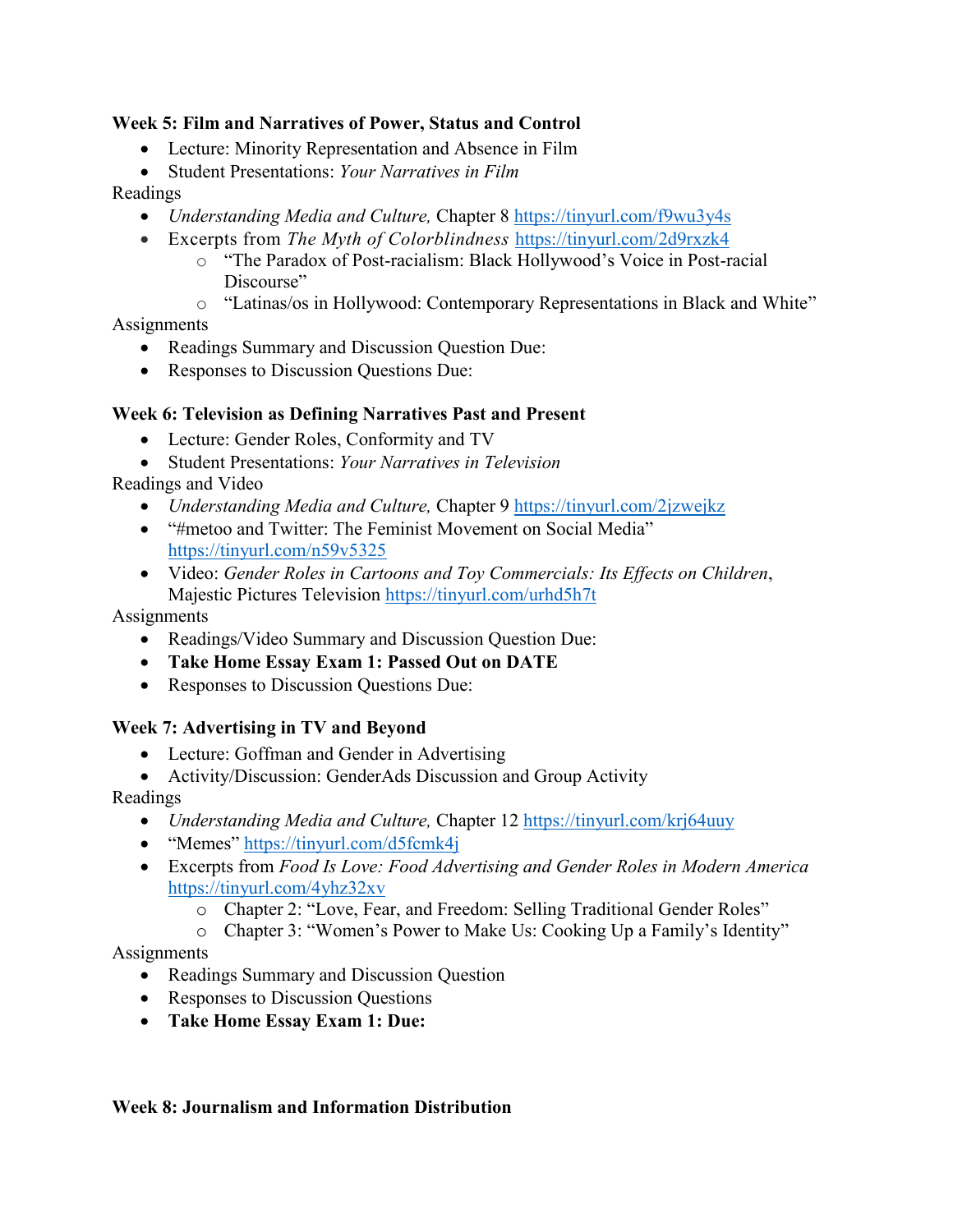- Lecture: Politics, Partisan News and Echo chambers
- Activity: SIFT, Fact Checking and Echo Chambers

Readings and Videos

- *Understanding Media and Culture,* Chapter 4 <https://tinyurl.com/59sxbrrt>
- "Inside the Echo Chamber," *Scientific American* <https://tinyurl.com/642pn69f>

 Video: *Beware Online "Filter Bubbles,"* TED Talk <https://tinyurl.com/4bw3hdcu> **Assignments** 

- Readings/Video Summary and Discussion Question Due:
- Responses to Discussion Questions Due:

## **Week 9: Disinformation and Misinformation**

 Lecture: The Causes and Consequences of Media Manipulation Readings and Videos

• Media Manipulation and Disinformation Online <https://tinyurl.com/dbe6sczx> Assignments

- Readings/Video Summary and Discussion Question Due:
- Responses to Discussion Questions Due Due:

## **Week 10: Sports, Media and Culture**

- Lecture: Athletics in Contemporary Culture and Current Events
- Student Presentations: *Your Narratives in Athletics and Media*

Readings and Video

- "Making Sports More Sporting," *Contexts* <https://tinyurl.com/j3e25d6d>
- "'Real Men Stand for Our Nation:' Constructions of an American Nation and Anti-Kaepernick Memes," *Journal of Sport and Social Issues* <https://tinyurl.com/s2wknvzn>

Video: *Sociology of Sports,* Castalia Media <https://tinyurl.com/44s33m6b>

**Assignments** 

- Readings/Video Summary and Discussion Question Due:
- Responses to Discussion Questions Due:

## **Week 11: Video Games and Narratives of Belonging**

- Lecture: Gaming and Insider/Outsider Culture
- Student Presentations: *Your Narratives of Gaming*

## Readings

- *Understanding Media and Culture*, Chapter 10<https://tinyurl.com/2s9pjhcm>
- Excerpt from *The Queer Games Avant-Garde: How LGBTQ Game Makers Are Reimagining the Medium of Video Games* <https://tinyurl.com/4b2p24a8>
	- o Chapter 1: "Nonbinary Characters, Asexuality, and Game Design as Joyful Resistance"
- Excerpt from *Future Gaming: Creative Interventions in Video Game Culture* <https://tinyurl.com/vfcfvmad>

o Chapter 5: "GamerGate: Becoming Parasites to Gaming"

**Assignments** 

Readings Summary and Discussion Question Due: